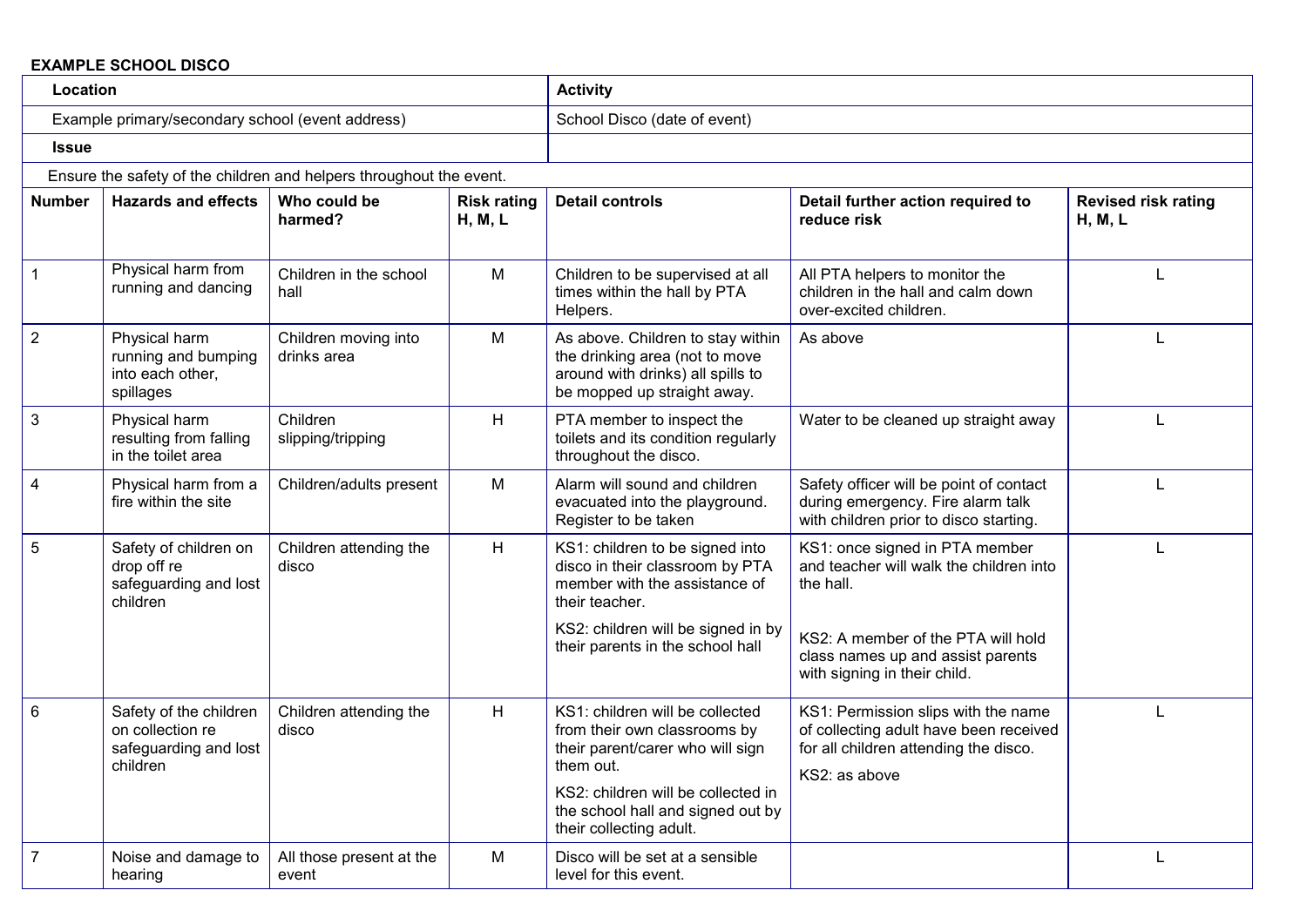| <b>Number</b>    | <b>Hazards and effects</b>                          | Who could be<br>harmed?                                    | <b>Risk rating</b><br>H, M, L | <b>Detail controls</b>                                                                     | Detail further action required to<br>reduce risk                                                                                                                                         | <b>Revised risk rating</b><br>H, M, L |
|------------------|-----------------------------------------------------|------------------------------------------------------------|-------------------------------|--------------------------------------------------------------------------------------------|------------------------------------------------------------------------------------------------------------------------------------------------------------------------------------------|---------------------------------------|
| 8                | Sickness and allergic<br>reaction due to<br>dietary | Children with specific<br>dietary<br>requirements/existing | H                             | Permission slips had a section<br>for medical condition and dietary<br>requirements known. | Appointed PTA volunteer to be made<br>aware of the children with medical<br>conditions.                                                                                                  |                                       |
|                  | requirements/medical<br>conditions                  | medical conditions                                         |                               | Known food allergies should also<br>be listed in this section.                             | PTA member supervise children needing<br>medication. Known conditions:                                                                                                                   |                                       |
|                  |                                                     |                                                            |                               |                                                                                            | Diabetes (name of child) Parent to<br>check BM level prior to the disco and<br>alter insulin levels accordingly.                                                                         |                                       |
|                  |                                                     |                                                            |                               |                                                                                            | ADHD (name of child) - parent will<br>be attending event                                                                                                                                 |                                       |
|                  |                                                     |                                                            |                               |                                                                                            | Coeliac (name of child)- parent to<br>provide appropriate snack                                                                                                                          |                                       |
|                  |                                                     |                                                            |                               |                                                                                            | Epilepsy (name of child) - parent to<br>be available                                                                                                                                     |                                       |
|                  |                                                     |                                                            |                               |                                                                                            | Asthma (name of child)- Check child<br>has inhaler at the beginning of the<br>event.                                                                                                     |                                       |
|                  |                                                     |                                                            |                               |                                                                                            | All children with food allergies will be<br>catered for. Their food will be labelled<br>and given out first to ensure no<br>mistakes are made regarding dietary<br>needs.                |                                       |
|                  |                                                     |                                                            |                               |                                                                                            | All children with medical conditions<br>allergies or dietary requirements will<br>be flagged up on our register. (this<br>information will be kept confidential<br>for PTA helpers only) |                                       |
|                  |                                                     |                                                            |                               |                                                                                            | First aider on site to deal with any<br>emergencies - (name of appointed<br>first aider)                                                                                                 |                                       |
|                  |                                                     |                                                            |                               |                                                                                            | Dial 999 in the event of an<br>emergency and contact the Childs<br>parent. First aider present                                                                                           |                                       |
| $\boldsymbol{9}$ | Injury or severe ill<br>health                      | Children at the event                                      | $\mathbf{L}$                  | Permission slips have a section<br>for any known medical<br>conditions                     | Dial 999 in the event of an<br>emergency and contact the child's<br>parent. First aider present                                                                                          |                                       |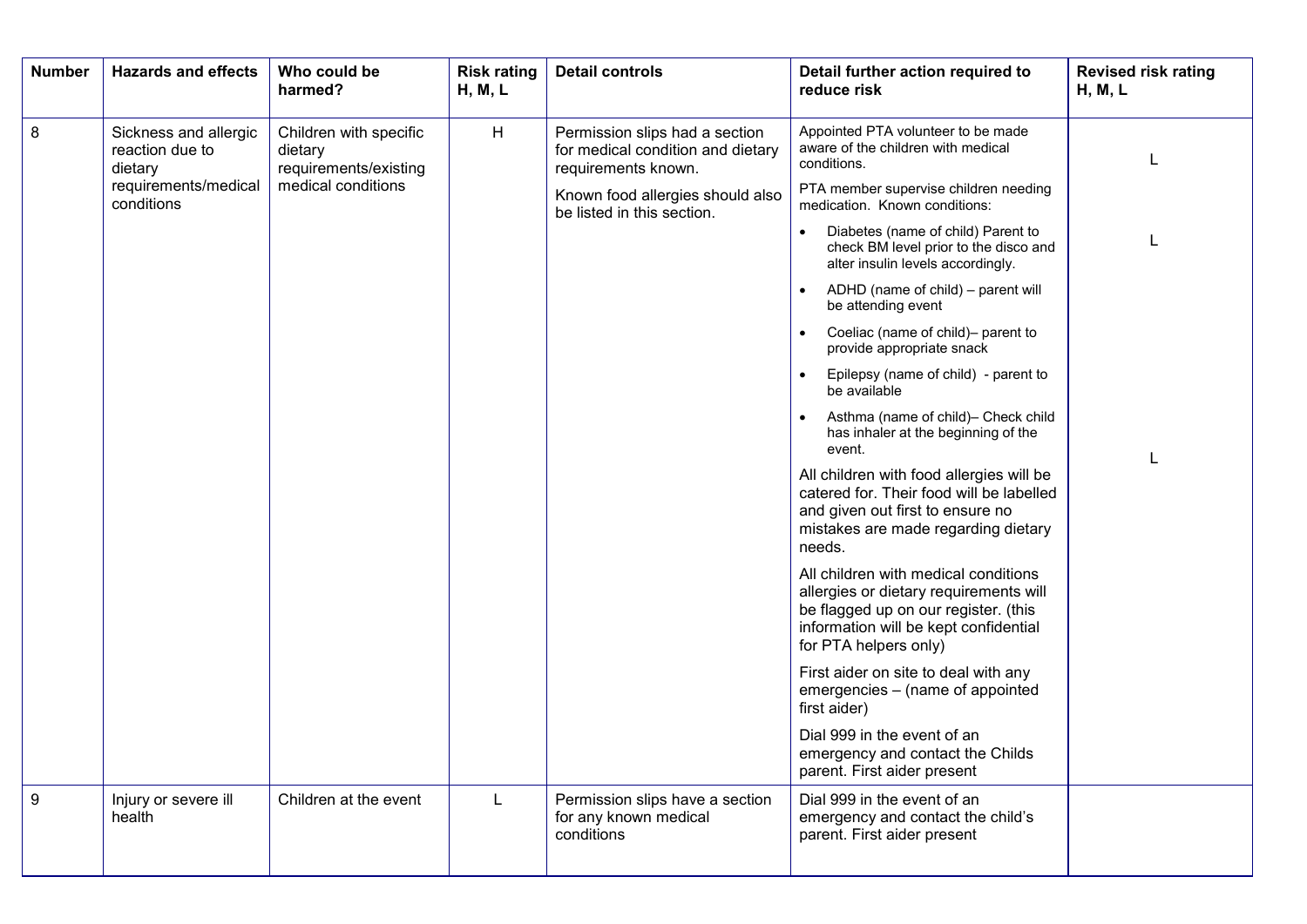| 11 | Safeguarding issues<br>throughout the disco<br>while school building<br>is unsecured        | Children at the event | H            | Children to be supervised at all<br>times within the hall by PTA<br>Helpers.                                                                                                                                                             | All exits from the hall will be manned<br>by an PTA member to prevent<br>children from moving freely within the<br>school or leaving without permission. |  |
|----|---------------------------------------------------------------------------------------------|-----------------------|--------------|------------------------------------------------------------------------------------------------------------------------------------------------------------------------------------------------------------------------------------------|----------------------------------------------------------------------------------------------------------------------------------------------------------|--|
| 12 | Theft and vandalism<br>resulting from<br>security of school<br>building after the<br>event. | Property damage       | M            | Safety officer and Organiser- to<br>inspect the school ensuring<br>everyone has left before the<br>school is locked up                                                                                                                   | School caretaker to lock the school<br>when search has been completed.                                                                                   |  |
| 13 | Poor behaviour<br>resulting in injury and<br>disruption                                     | Children at the event | M            | Children behaving poorly will be<br>removed to the library with a<br>member of the PTA                                                                                                                                                   | Behaviour discussed with the child,<br>allowing time for them to calm down<br>and apologise before being allowed<br>to re-join the disco                 |  |
| 14 | Safeguarding issues<br>through mobile use                                                   | Children at the event | $\mathsf{L}$ | All helpers will be reminded that<br>mobiles cannot be used during<br>the disco.                                                                                                                                                         | PTA organiser or First aider are<br>allowed to use mobiles in an<br>emergency or should a need arise to<br>call a child's parent.                        |  |
| 15 | Security of money                                                                           | N/A                   | H            | Payment for DJ will be at the<br>end of the disco<br>Money will be retained and kept<br>safe by (name of PTA committee<br>member) (please refer to PTA<br>UK cash cover limits<br>All ticket money raised is already<br>with the school. | A receipt for payment will be asked<br>for.<br>Two members of the PTA will count<br>up profit from all sales and document<br>the amount.                 |  |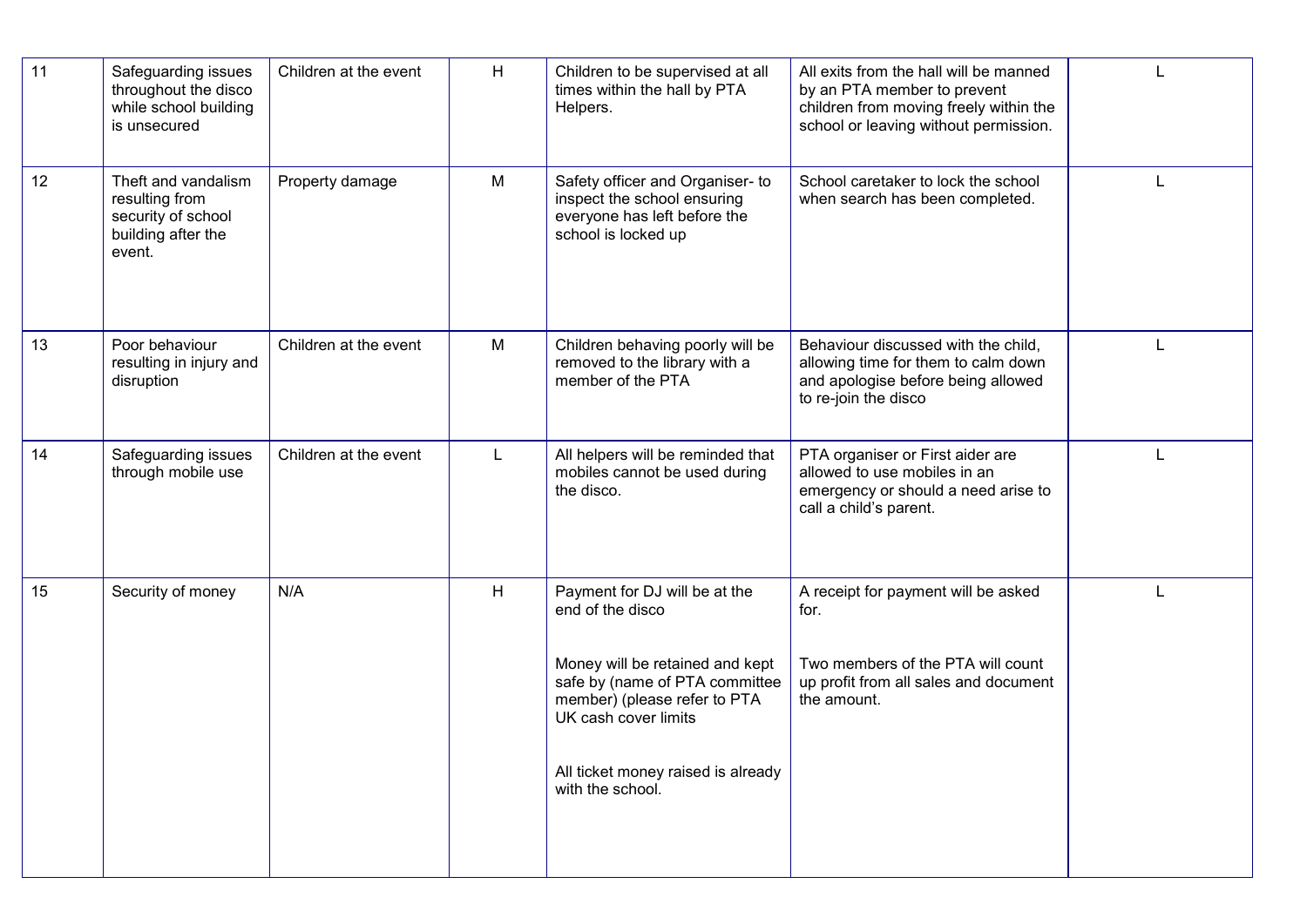| 16 | <b>Emergency resulting</b><br>in needs for contacts | Children/parents/carers | All emergency contact numbers<br>for each child was requested on<br>the permission slip these details<br>will be kept with the register. | Named PTA volunteer will call<br>parents/carers if required.                                                                 |  |
|----|-----------------------------------------------------|-------------------------|------------------------------------------------------------------------------------------------------------------------------------------|------------------------------------------------------------------------------------------------------------------------------|--|
| 17 | PTA helpers with<br><b>DBS</b>                      | Children/helpers        |                                                                                                                                          |                                                                                                                              |  |
| 18 | PTA helpers without<br><b>DBS</b>                   | Children/helpers        |                                                                                                                                          | Helpers without DBS will never be left<br>in sole charge of children. They will<br>always be accompanied by a DBS<br>helper. |  |